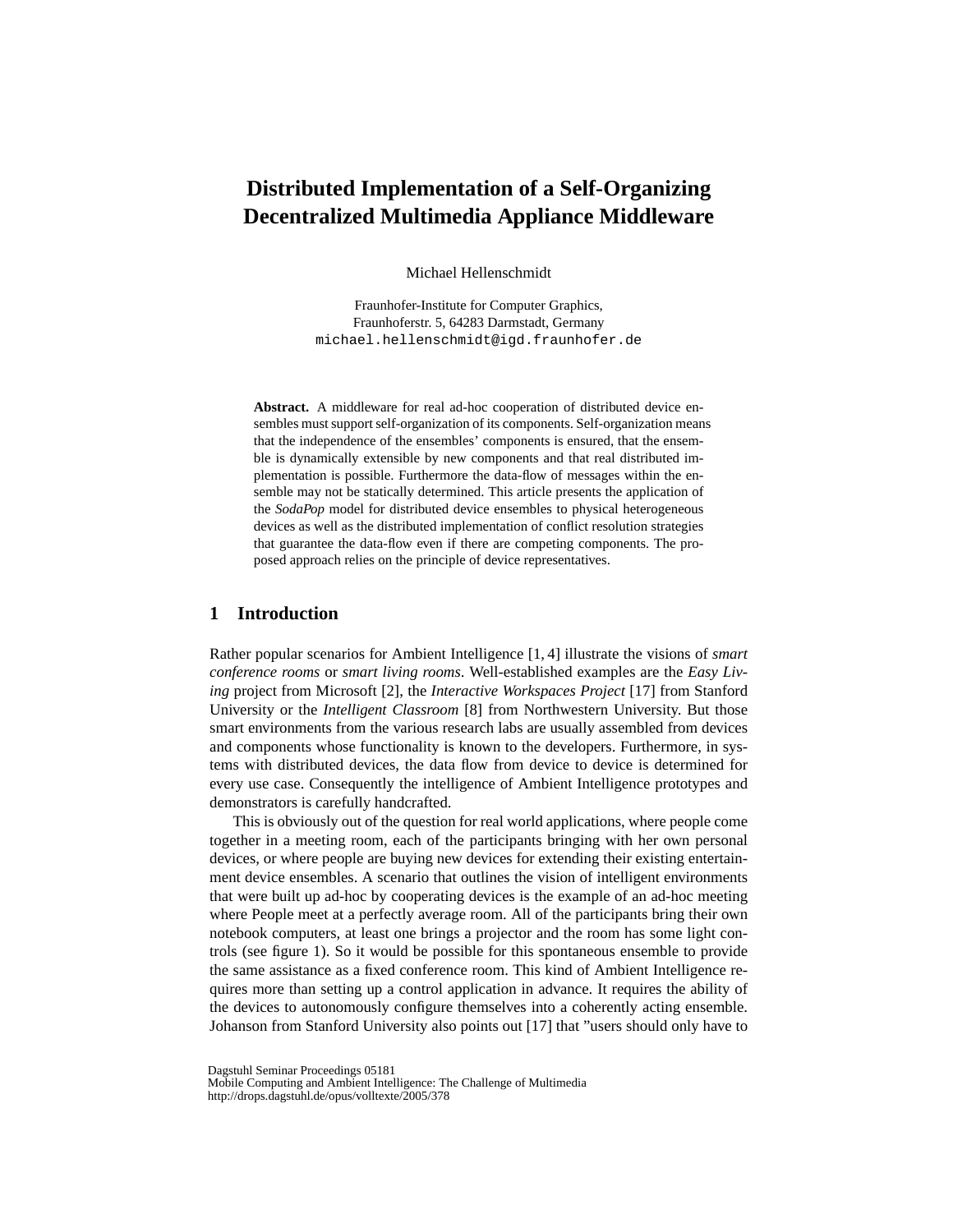

**Fig. 1.** Devices form a cooperative ad-hoc ensemble while a spontaneous meeting in an "empty" room.

plug in a device or bring it into a physical space for it to become part of the corresponding software infrastructure. User configuration should be simple and prompted by the space. . . . The logical extension of this is to allow ad hoc interactive workspaces to form wherever a group of devices are gathered."

Obviously software infrastructures are needed that allow a true self-organization of ad-hoc device ensembles. In order to take a step ahead to this vision the project *DynA-MITE* [5] develops a decentralized middleware for self-organizing device ensembles on basis of the middleware model *SodaPop* [12, 14]. This article describes the concept and underlying methods of this middleware. The next chapter reviews the requirements for self-organizing ensembles that come up while looking at the underlying scenarios. In Section 3 the core concepts of *SodaPop* are specified. *SodaPop* introduced a solution proposal for a software infrastructure that supports such heterogeneous ad-hoc device ensembles. Section 4 then outlines the distributed implementation of our approach and explains conflict resolution mechanisms among distributed devices with the principle of device representatives. After some explanations about the underlying communication infrastructure and the reflection of the related work this article ends with a discussion and an outline of our next steps.

## **2 Requirements**

The challenge of self-organization as indicated in the introduction of this article distinguishes two different aspects:

- Architectonic Integration: this refers to the integration of a (new) device into the communication patters of an existing device ensemble. This refers also to the adhoc assembly of a device ensemble from heterogeneous stand-alone devices.
- Operational Integration: this describes the aspect of making new functionalities that are provided by a (new) device available to the user.

Obviously operational integration means a form of service discovery transparent to all devices. It can be realized based on an explicit modelling of the semantics of device operations as *precondition / effect* rules that have to be defined over a suitable environment ontology (see [13] for a detailed reflection on this topic). One has to bear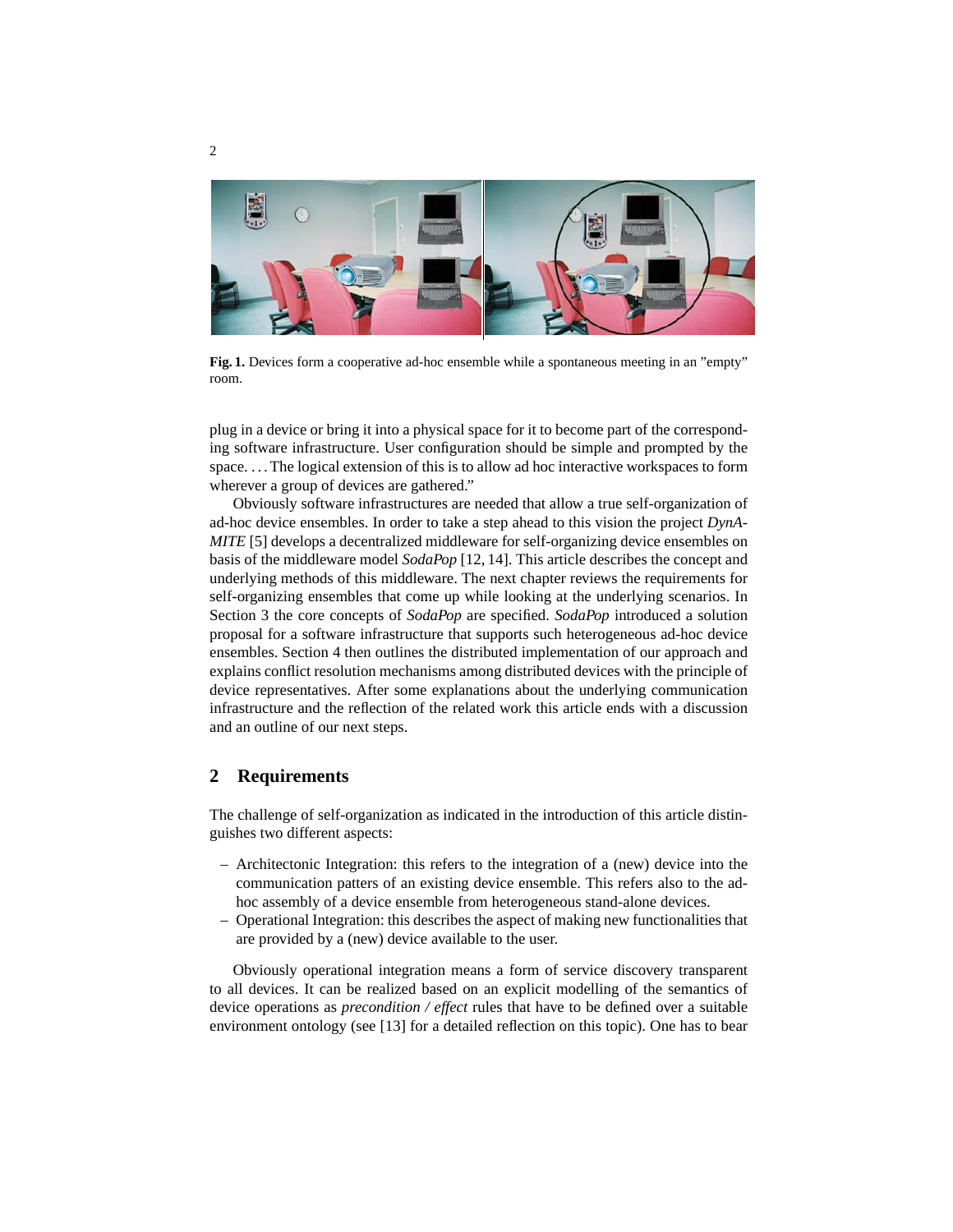in mind that operational integration means more than to make a graphical user interface available for the user like the approaches in Jini [16] or HAVi [11].

This article concentrates on the aspect of *architectonic integration*. While looking at typical scenarios in the domain of home entertainment and the domain of ad-hoc meetings the following objectives for a self-organizing architecture for Ambient Intelligence can be identified (see [12, 14] for more details):

- devices should able to act stand-alone
- devices should be independent
- there may not be any kind of central component (because a central controler is a contradiction itself to the demand of ad-hoc self-organization)
- distributed implementation should be supported
- devices should be exchangeable
- and transparent service arbitration should be provided

Only if all requirements are met intuitive scenarios like the "Plug and Play" of new devices into an existing device ensemble, and the build-up of a device ensemble in an ad-hoc fashion (with no discussion where a central router should be started) is possible. The requirement that devices should be able to work stand-alone corresponds to the user's experiences and expectations of the every day usage of conventional devices.

### **3 Principles of the** *SodaPop* **middleware model**

This section should outline the core ideas of the *SodaPop* model (for details we refer to [12, 14]). *SodaPop* is the abbreviation of Self-Organizing Data-flow Architectures suPporting Ontology-based problem decomPosition). Each device that is able to interact with users (like TV sets by buttons or remote controls) and that is able to change the user's environment (by rendering a medium for instance) possesses a kind of event processing. Figure 2 outlines possible processing stages and a specific event processing pipeline. Usually devices have an *User interface* that translates physical user interactions to events. An *Interpreter* component then is responsible for determining the appropriate goals, which are translated into function calls by a *Control Application*. The *Actuators* then are physically executing this function calls.

If some devices are plugged together (see figure 3) the interface between the individual processing stages can be extended across multiple devices. That means, after turning the private interfaces between the processing stages in a device into public channels, Interpreter components from one device are able to "see" events from other devices. Or the Control Application of one device is able to interpret goals that are made by other devices.

Obviously if all components are able to "see" the messages of the other components that are subscribed to a channel, some conflicts will come up. Those conflicts of competing components have to be solved by conflict resolution strategies, which are part of the channels message handling capabilities. The procedure of conflict handling within a channel is illustrated by figure 4.

In a nutshell, *SodaPop* differs between two types of components: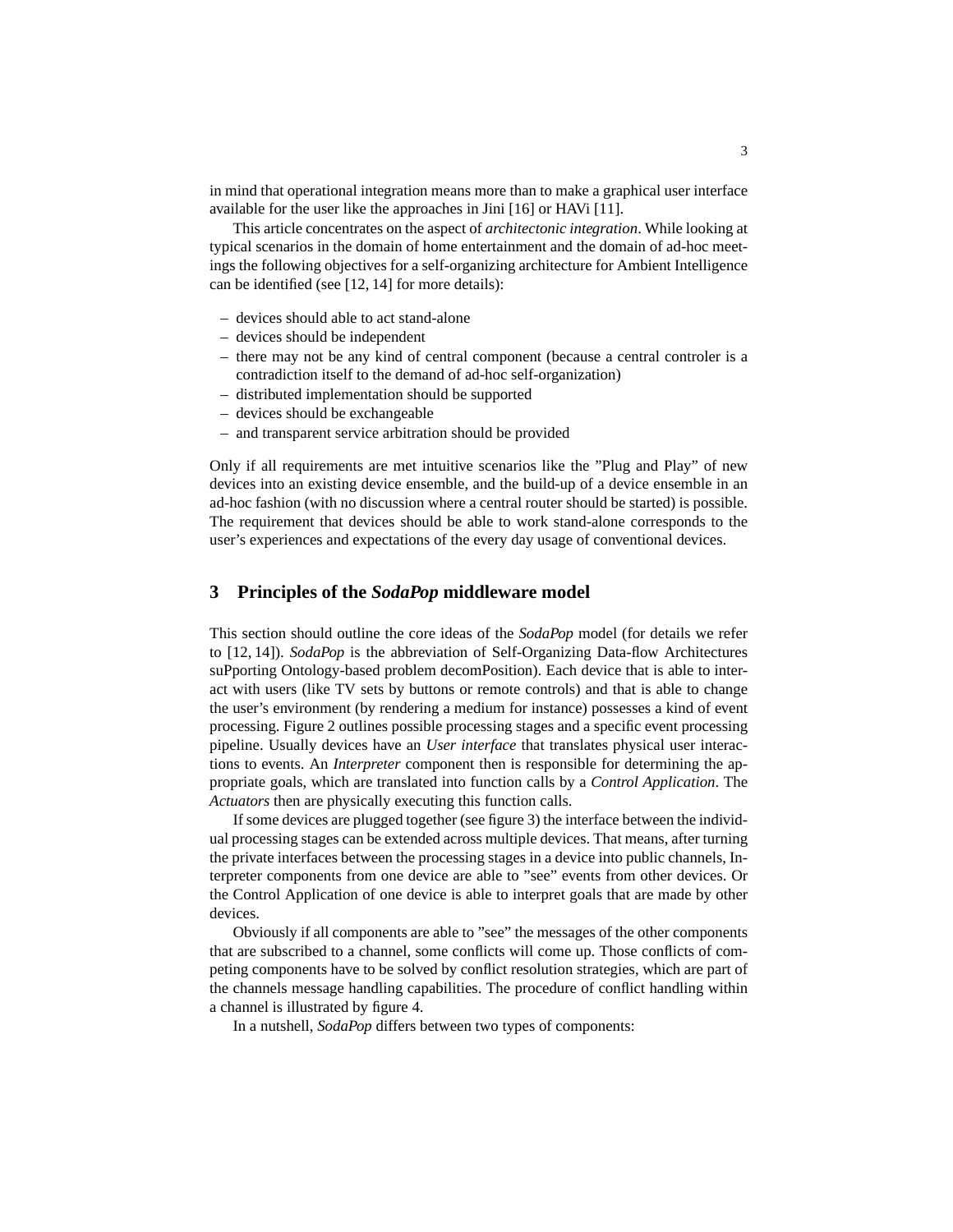

**Fig. 2.** The internal data-flow of a standard device.



**Fig. 3.** The devices share the interfaces after they are extended across them.

- **Channels** that read single messages and map it to (multiple) messages. Therefore conflict resolution strategies are used that are evaluating the channel subscribers' utility value functions, decomposing the messages and delegating them to the receiver components (see figure 4). How a channel determines the effective message decomposition and how it chooses the set of receiving consumers is defined by the individual channel's decomposition strategy (that is eventually based on the channel's ontology).
- **Transducers** represents the components in figure 2 and figure 3. Transducers are able to read one or more messages and are able to map them into appropriate output messages (e.g. events are mapped into goals). When subscribing to a channel, a transducer declares: the set of messages it is able to process and how well it is suited for processing certain messages. For this reason the transducer makes its utility value function available to the channel(s) it is connected to.

After a common set of channels as well as appropriate conflict resolution mechanisms are identified an architectonic integration of devices and components could be achieved by means of the *SodaPop* principles. In [15] a *Generic Topology for Ambient Intelligence* is identified. It consists of four levels of components (Interaction, Interpretation, Strategy Assistants, and Actors). Also some possible conflict resolution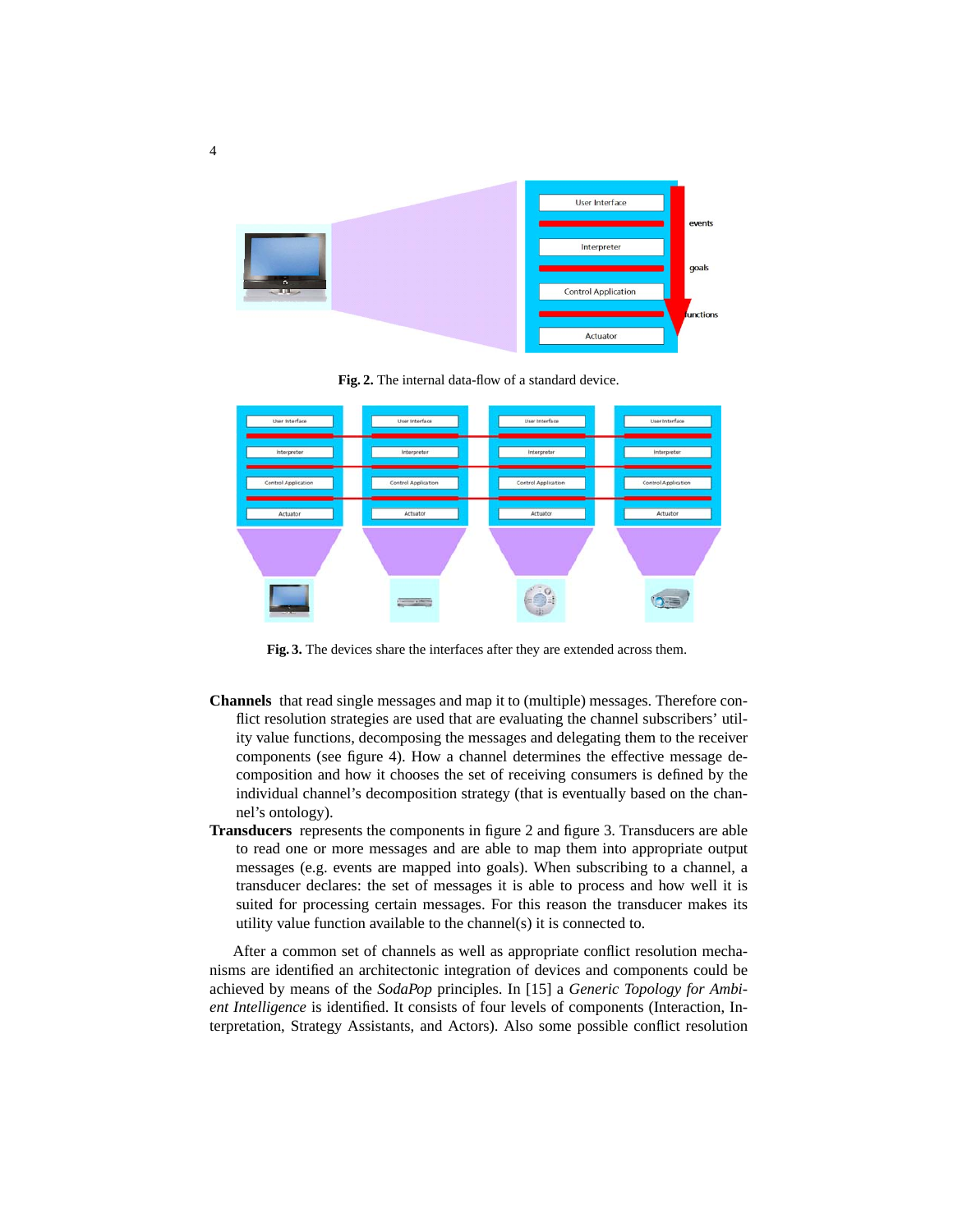

**Fig. 4.** The basic mechanism of conflict resolutions strategies evaluates the consumer utility values, decomposes the message and delegates it to the receiver components.

strategies within the domain of home entertainment and the domain of lecture rooms are described (see also [7] for a strategy that decomposes single messages into multiple messages in dependence of the abilities of the connected consumer components).

## **4 Distributed Implementation**

In order to make the distributed implementation of the self-organizing middleware model *SodaPop* possible, it might again be helpful to look inside the physical devices that should be supported. For devices like the one that is illustrated in figure 2 the implementation seems to be trivial. The User Interface sends its events directly to the Interpreter. After that the Interpreter forwards its goals to the following Control Application. And finally the Control Applications sends the functions calls to the Actuator.

But what will happen if a vendor wants to sell two stand-alone devices in one physical unit? Or in other words: How can a *physical* device be internally managed if it consists of two *logical* devices?

Now the Interpreter components of both logical devices (figure 5 illustrates an example of a combined TV set-DVD device) see all events that come from the different User Interfaces. Of course it would be reasonable if only one Interpreter component infers the user's goals. And of course if later on only one Control Application schedules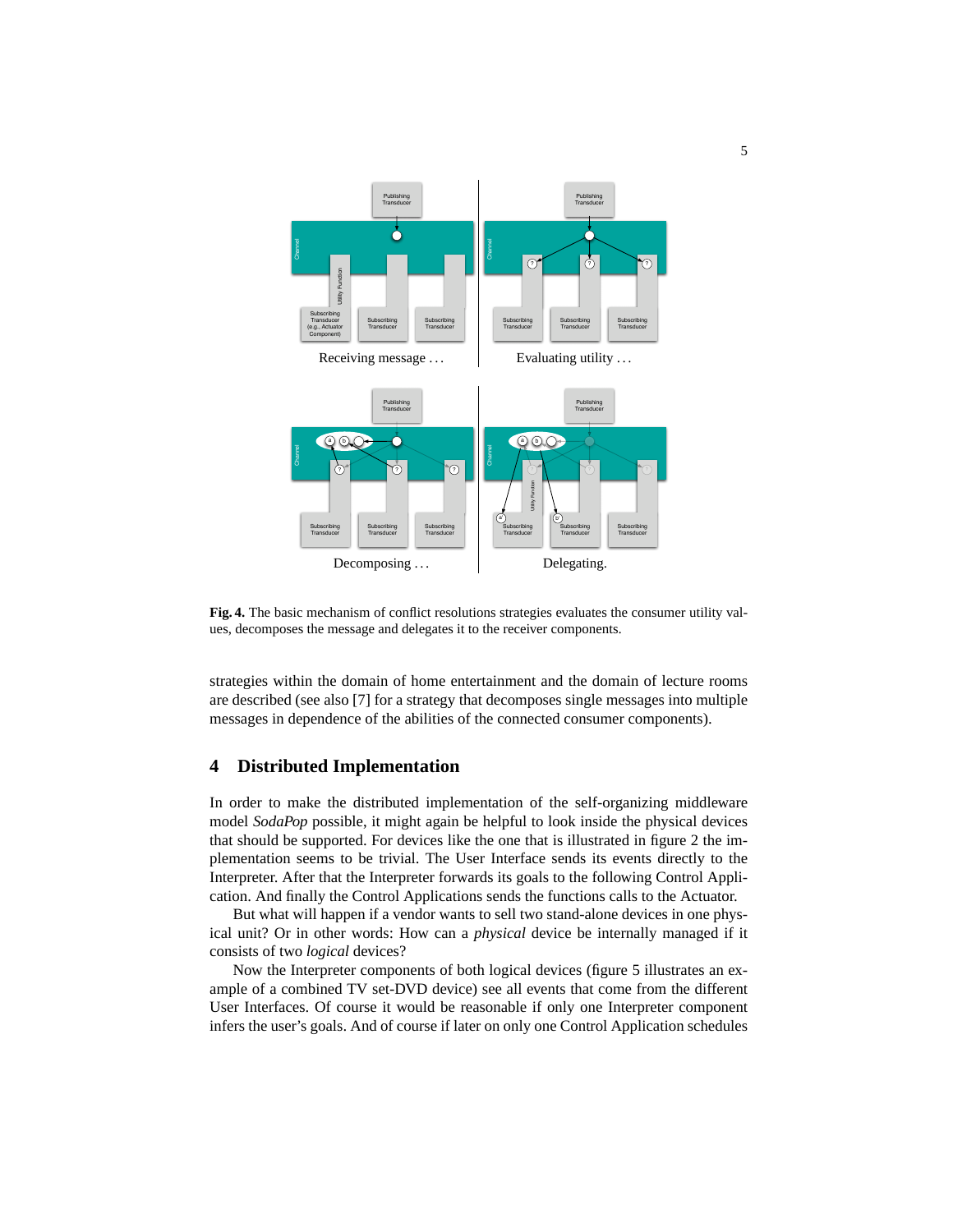

**Fig. 5.** Two stand-alone devices (left) are combined to one physical device that then consists of two logical devices (right).

the appropriate functions. In order to provide this the channel has to apply the necessary conflict resolution strategies. Obviously the channel is created by its connected transducers and thus the participating transducers have to carry out the conflict resolution strategy among them.

To provide this functionality, some principal questions have to be answered:

- is it possible to apply conflict resolution strategies cooperatively (among the participating transducers)?
- or is there a way to choose one transducer that should apply the conflict resolution strategy alone?

And furthermore, if it is possible to find solutions at least for one of these questions:

- If the execution of conflict resolution strategies is possible in a cooperative way Will it also be possible to apply the found approach across real distributed physical devices? That means: Is it possible to find applicable methods for parallel processing not only among distributed applications but also among distributed processors?
- If one transducer can be chosen to apply exclusively the appropriate conflict resolution strategy, will it also be able to choose one transducer among distributed physical devices?

The scenarios (section 1) and the resulting requirements (section 2) demand the independence of each *physical* device, not of each component that runs on these devices. That means it is reasonable to increase the granularity from logical components (e.g. a User Interface or an Interpreter component) to real physical devices (e.g. a TV set that is the host for its different components). This is obviously according to the user's expectations. The user wants to combine physical devices and not logical components.

Because the physical device is the smallest entity within a device ensemble it can run one instance of a so-called *SodaPop*-Demon (without any limitations to the requirements in section 2). Consequently the *SodaPop*-Demon hosts all different transducers of its physical entity (see figure 6). Once a transducer runs: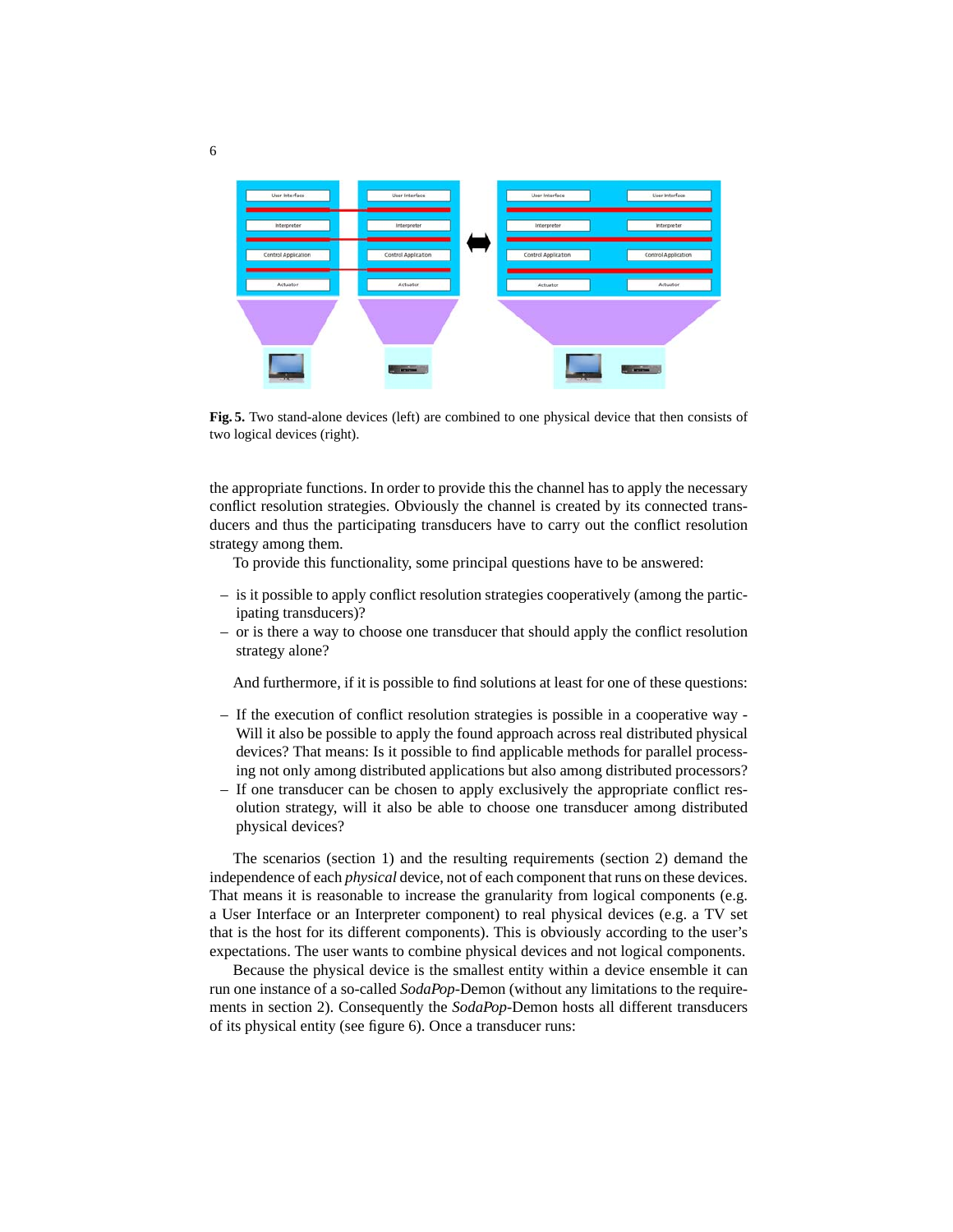

**Fig. 6.** Each physical device runs one *SodaPop*-Demon instance where all logical components, the transducers, are connected to (note: not all connections are displayed here to keep the figure as concise as possible). The *SodaPop*-D(emon) is also the host for the channels that are defined by the multiple transducers.

- it connects to the device's own *SodaPop*-Demon by declaring the descriptions of the channels it wants to participate
- it indicates for each channel, whether it wants to listen to channel messages or it wants to write to the channel
- and it declares the set of messages, it is able to process

If now an User Interface component wants to send an event to the channel it is connected to, it will send a message to its *SodaPop*-Demon. The message contains the event itself together with some information about the receiver channel and the sender itself. After that the *SodaPop*-Demon contacts all transducers that are subscribed as listeners to the corresponding channel to evaluate their utility value function according to the initial message. After the *SodaPop*-Demon had collected all utility value function results it starts to execute the channel's conflict resolution strategy. Finally the *SodaPop*-Demon delegates the decomposed message(s) to the receiver transducer(s). In order to avoid traffic between the transducers and the *SodaPop*-Demon we differ between static and non-static utility value functions. In case a utility value function is static, its values are handed over to the *SodaPop*-Demon when the transducer starts and connects. Thus, the *SodaPop*-Demon can use its own look-up table instead of causing message traffic. In general utility value functions are non-static. They are dependent on the current state the transducer belongs to when its utility value function is evaluated. An example is a rendering component for media that already renders a movie. Of course at this moment it will raise lower utility values than another rendering component whose resources are all available.

Some consequences of this approach should be mentioned:

– the channels now turned into *virtual* entities. Consequently a channel descriptor defines the name of a logical group to which transducers correspond to according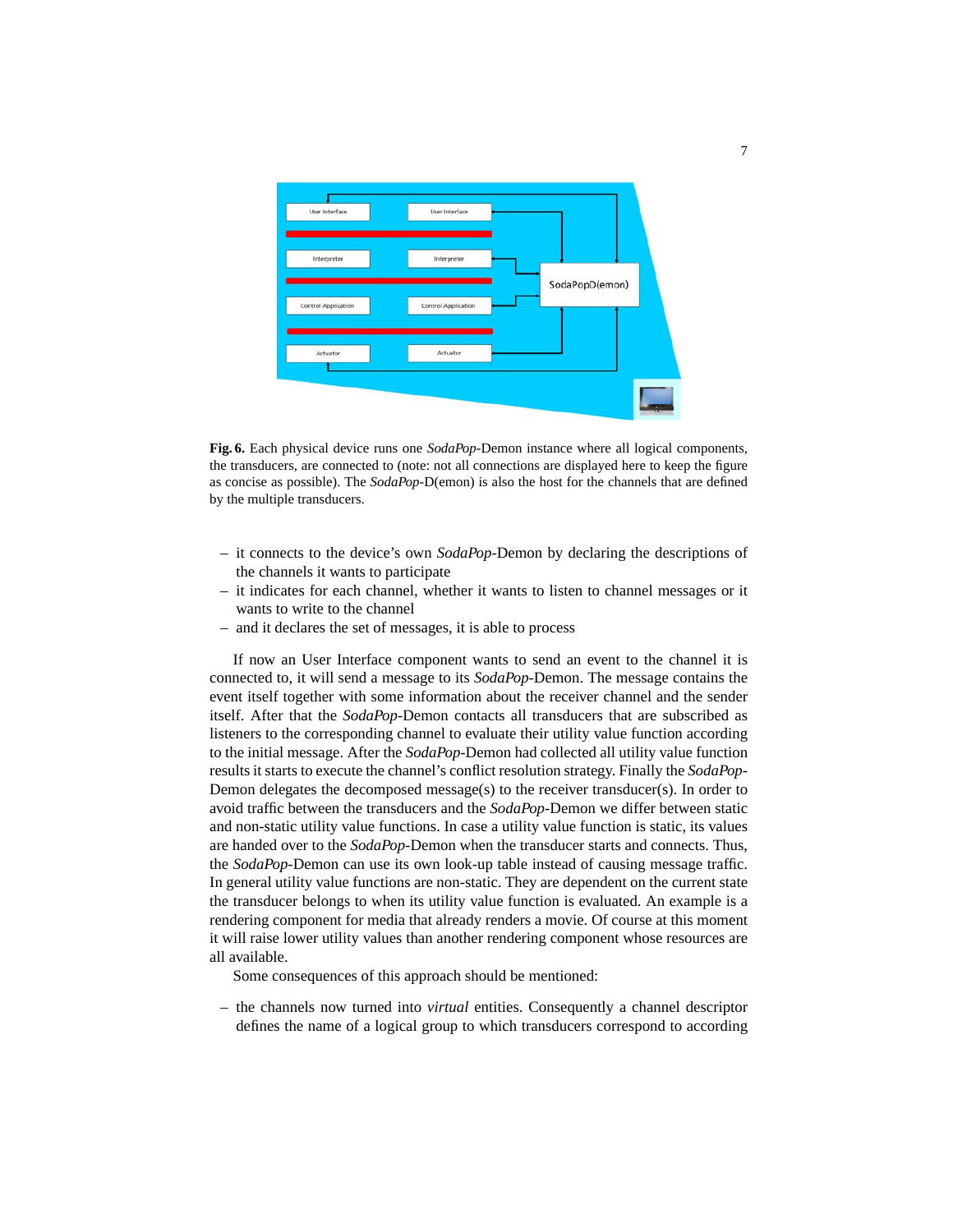to the ontology that is semantically used for the communication. Also the channel descriptor defines the effective conflict resolution strategy that has to be used in case of competing components.

- messages between transducers and channels are sent via a (central) *SodaPop*-Demon. A *SodaPop*-Demon is the container for the device's channels as well as the container for its different components and their utility value functions.
- all strategies that have to be executed to guarantee the information flow inside a physical device are applied by the *SodaPop*-Demon of the device.

The consequence that a *SodaPop*-Demon is a central component for each physical device does not limit the scenarios and the requirements, because we want to achieve plug and play of devices and that device ensembles are able to interoperate in an ad-hoc fashion. The fact that each entity of a device ensemble (that means each device) runs its own service isn't any limitation at all.

#### **4.1 The Principle of Device Representatives**

After the introduction of the principles and the functions of the *SodaPop*-Demons that correspond to single devices this section explains how the *SodaPop*-Demons can be used as representatives of their device, their channels and their logical components in heterogeneous device ensembles.



**Fig. 7.** The *SodaPop*-Demons of the different devices build up three different groups that correspond to the three defined channels. The different *SodaPop*-Demons are symbolised by their device icons. Note that a device does not have to own a transducer on every stage of the processing pipeline. A remote control could have obviously only an interaction and an interpreter part.

8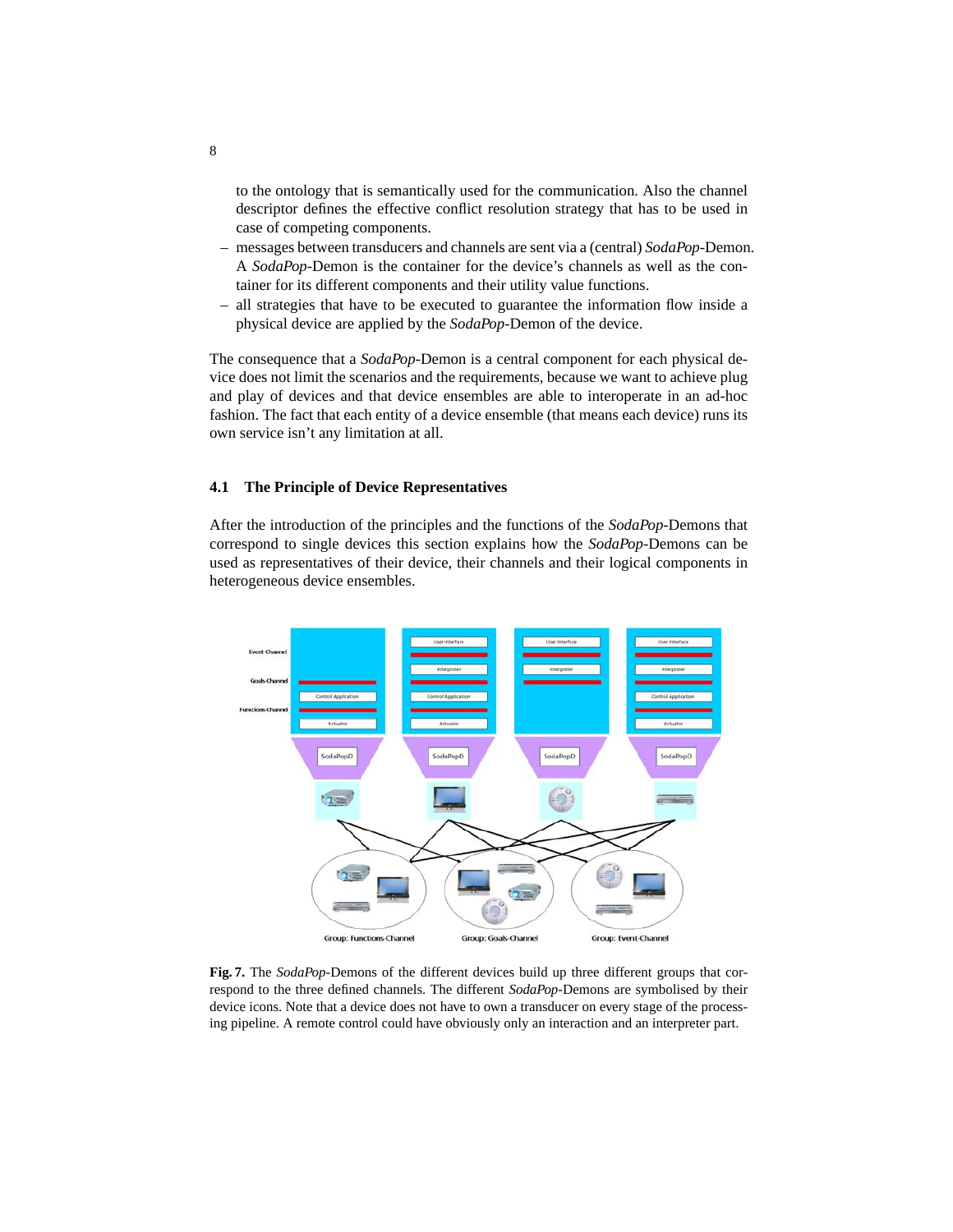Figure 7 illustrates the principles of the distributed implementation. The *SodaPop*-Demons as the representatives of their devices' channels and transducers build up groups where peer-to-peer communication is possible (see 4.3). Each of the group represents a certain channel. Consequently a *SodaPop*-Demon enters a group when an own transducer connects to the corresponding channel, and a *SodaPop*-Demon leaves a channel, when the last own transducer disconnects from the corresponding channel. If a group that corresponds to a channel does not exist the responsible *SodaPop*-Demon will open up an appropriate group. Amongst a group the direct addressing from *SodaPop*-Demon to *SodaPop*-Demon is possible (unicast) as well as multicasts from one *SodaPop*-Demon to all members of a group. Therefore only one restriction exists: Each *SodaPop*-Demon owns a one-to-one identification number to guarantee reliable point-to-point communication (this can be done by using individual manufacturer numbers or rather MAC numbers).

#### **4.2 Decentralized Conflict Handling**

Now the delivering of messages from component to component reduces to the challenge to find an appropriate *SodaPop*-Demon that hosts a qualified transducer. Conflict resolution mechanisms must be applied by the *SodaPop*-Demons that build up the group that corresponds to the channel where the message is received. And furthermore the *SodaPop*-Demons as representatives of their transducers take part in the competition for messages at the same time. But decentralized conflict handling without any central or salient group member needs some conventions:

- every group member needs the same information: *SodaPop*-Demons announce the number of listener- and writer-transducers they represent in the group as well as their individual identification number
- each *SodaPop*-Demon that hosts a listener transducer (that means a transducer that wants to consume messages) must be able to execute the conflict resolution strategy that corresponds to the represented channel. The reason for this restriction is intuitively understandable: If the calculating capacity of a *SodaPop*-Demon is sufficient to host a transducer that can interpret messages and infer user goals for instance, it will have also the capacity to run substantial strategies. Consequently simple sensor devices like RFID marker or motion detectors must not provide too much calculating capacity because they are only the sources of events and not the consumers.

The communication mechanisms inside a group of *SodaPop*-Demons takes place in the following way:

- 1. if a transducer sends a message to a channel (e.g. the User Interface of the remote control in figure 7) the corresponding *SodaPop*-Demon broadcasts this message to the other members of this (channel) group.
- 2. after receiving the message each *SodaPop*-Demon will evaluate the utility value functions of its (listener-)transducers that are connected to the corresponding channel and will collect all utility values.
- 3. then each *SodaPop*-Demon broadcasts the following information to its group participants: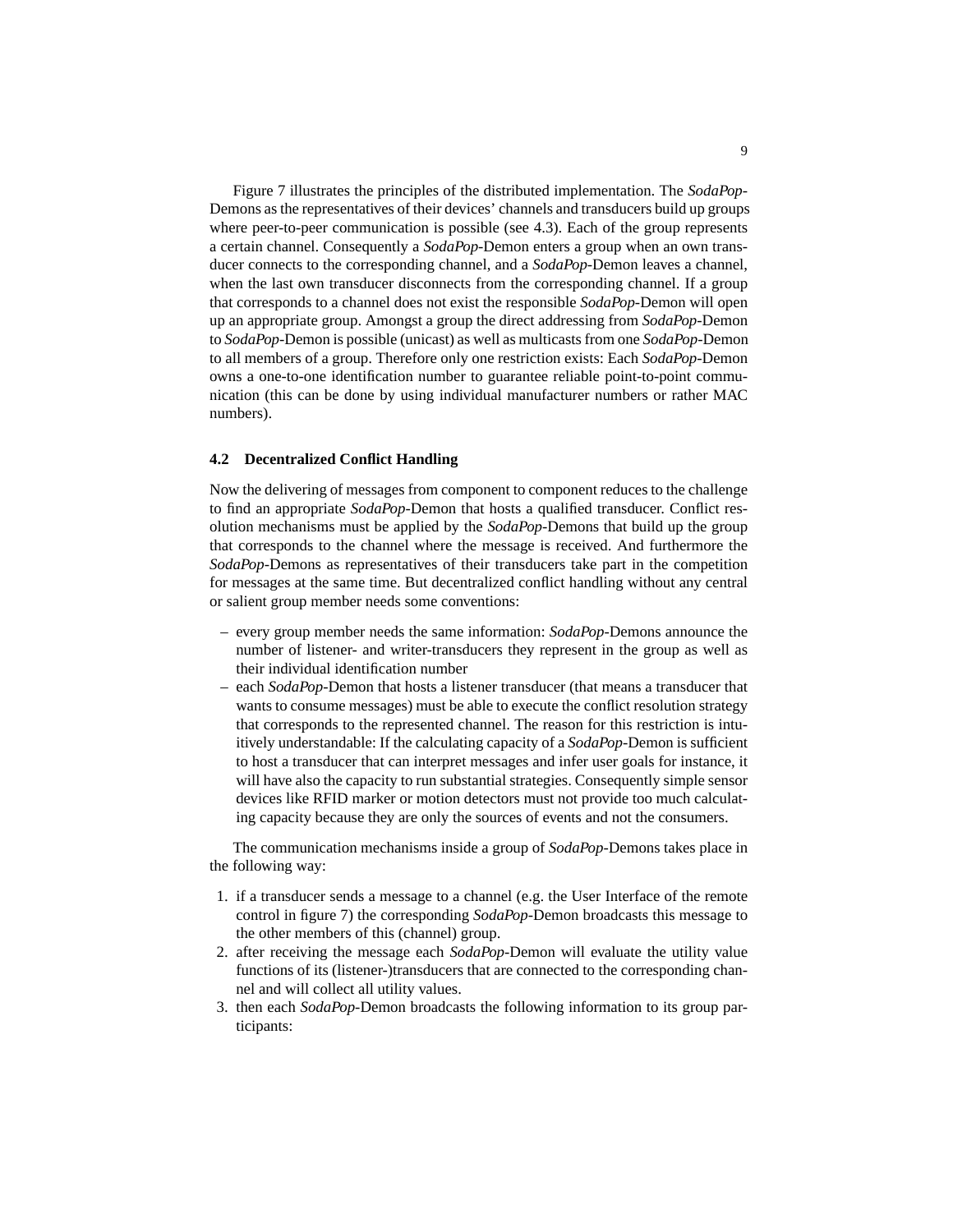- the collection of all utility values of its transducers
- its own identification number
- a number *n* between 0 and 1 to declare how well it is suited to provide the conflict resolution mechanism (Note: if the *SodaPop*-Demon owns listener transducers it has to provide the necessary "intelligence" to execute the corresponding conflict resolution strategy).
- and a time *T* that indicates the length in time when the result of the conflict resolution strategy at the latest will be broadcasted to the other group members.
- 4. each *SodaPop*-Demon receives the broadcasted information of the other *SodaPop*-Demons of its group and thus all group members own all utility values of all connected (listener-)transducers.
- 5. the *SodaPop*-Demon that offered the highest number *n* starts to execute the channel's conflict resolution strategy and broadcasts the results to the other group member. The results are the decomposed message and the identification number(s) of the receiver transducer(s).
- 6. each *SodaPop*-Demon receives the broadcasted results and in case it hosts one or more of the receiver transducers - forwards the decomposed message(s) to its transducers.

The process will restart at point 3, if all *SodaPop*-Demons offer the number 0 for *n*; if two or more *SodaPop*-Demons offer the same number *n* - and *n* is the highest number that is offered; or if the time *T* is elapsed without any results of the *SodaPop*-Demon that should execute the conflict resolution strategy (because that could indicate that the corresponding *SodaPop*-Demon has left the group or something other unseen had happened).

The task to choose one *SodaPop*-Demon to execute the conflict resolution strategy is well known as the *Leader Election Problem*. Already in [10] an algorithm was specified, in which a set of equitable nodes that form a group choose a leader. In the time thereafter the algorithms for leader selection were expanded on the fields of broadcast networks [3] or even anonymous rings [23]. Especially [6] analyizes the probabilities of leader election protocols to find appropriate leaders among a few good players. But it does not lie in the main field of this work to propose new and innovative Leader Election Protocols. We found that the method we describe in 3-6 accomplishs our main requirements: finding a temporal leader to execute the corresponding conflict resolution strategy without the loss of information. Furthermore the procedure is repeatable in case the device that hosts the *SodaPop*-Demon that is the temporal leader within its group left the device ensemble.

#### **4.3 Underlying Communication Infrastructure**

The underlying communication infrastructure for the described decentralized middleware has to fulfil the following requirements:

- ensure peer-to-peer communication without any central components (except for applications that could run autonomously on each physical device)
- ensure the dynamical build-up of groups

10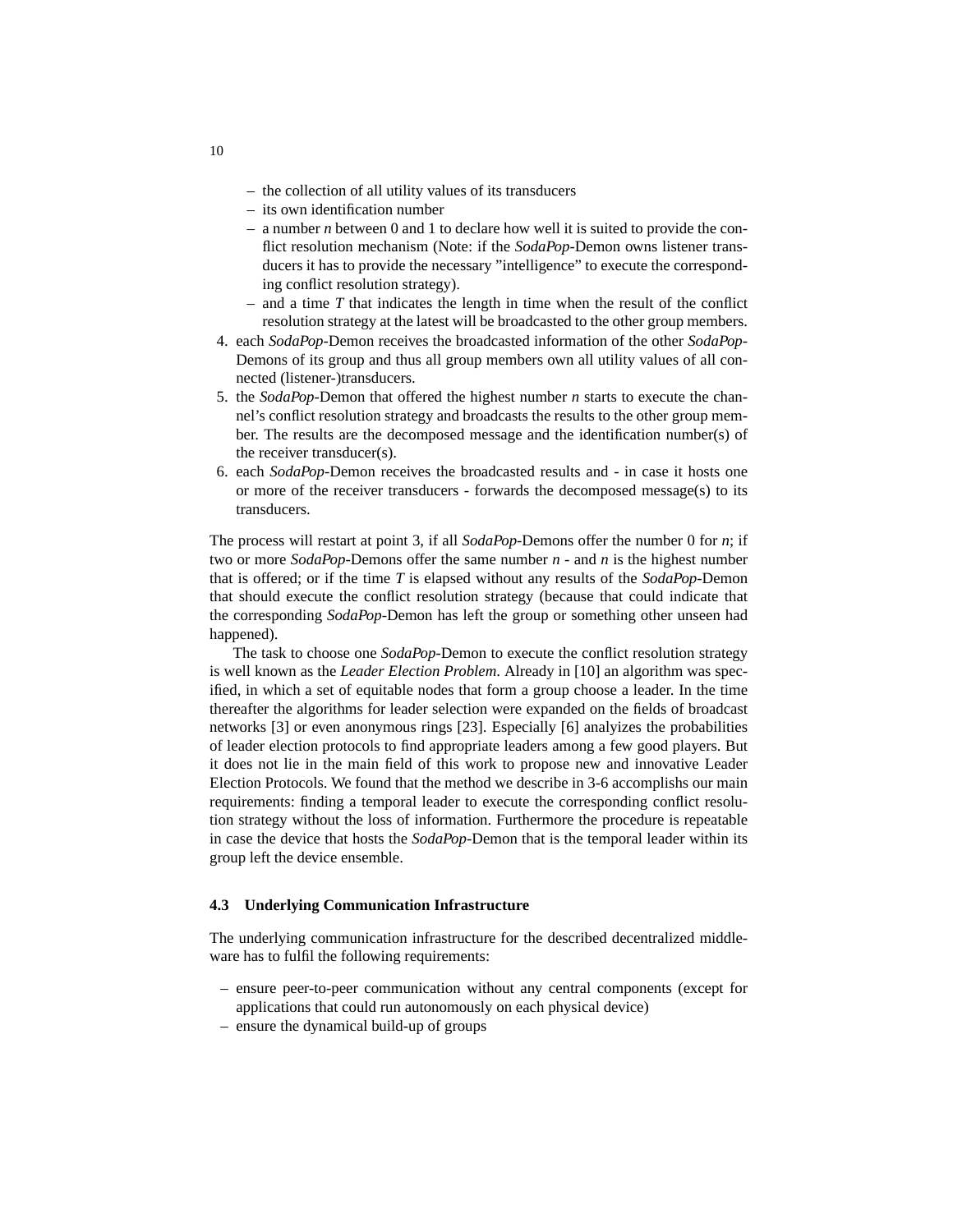– ensure unicast and broadcast amongst group members.

Within the project *DynAMITE* we chose to apply the JXTA-technology [18, 22] as well as the UPnP-(Universal Plug and Play)-technology [20]. Both can provide the necessary peer-to-peer communication mechanisms whereas JXTA supplies the software engineer with comfortable Java (and C) application programming interfaces. In contrast UPnP has a fast increasing community and it is expected that UPnP services will be provided in many devices in the future.

## **5 Related Work**

A middleware for the visions of Ambient Intelligence must provide complete decentralized communication among its components. Furthermore to provide extensibility and exchangeability the middleware must be able to execute conflict resolution strategies to guarantee reasonable data-flow even if there are competing components. Different technologies and approaches face single aspects of the mentioned requirements. Jini [16], HAVi [11], JXTA [18, 22] and UPnP [20] makes the communication between devices from different vendors possible. Unfortunately no conflict resolution mechanisms - apart from graphical user interfaces - are provided. This would not have been technical a problem, but it was not intended expressly. But note: to provide the user with graphical user interfaces shifts the responsibility for the data-flow to the user. That is not what is meant by self-organization. Some agent technologies are known like SRI's Open Agent Architecture (OAA) [19], the Galaxy Communicator Architecture [9] or INCA [21]. Galaxy uses a centralized hub-component that owns certain routing rules that determine the data-flow among the different components whereas the OAA uses prolog-based strategy mechanisms that are located in special meta-agents that are associated with the heavyweight routing components. Also INCA uses a central component for registering components and for delivering messages. Consequently the world of agent communication seems to be split in two halves. On the one side the peer-topeer communication world, where all components broadcast messages or communicate directly by using fixed addresses. And on the other side the world with central components where hand-crafted routing rules are applied to the communication process. In both worlds dynamic extensibility and self-organization of device ensembles seems to be difficult.

## **6 Current State and next Steps**

The presented distributed implementation of the *SodaPop* model on top of JXTA and UPnP bears down the disadvantages of the peer-to-peer world as well as of the world with central (routing) components. Of course the *SodaPop* model is also capable of being implemented on basis of HAVi or Jini. We stated some reasons why we choose JXTA and UPnP as the underlying communication infrastructures. With the approach to define representatives for the multiplicity of components of each physical device as one peer and the application of conflict resolution mechanisms among each communication group (we name it channel) we reached the required self-organizational abilities. With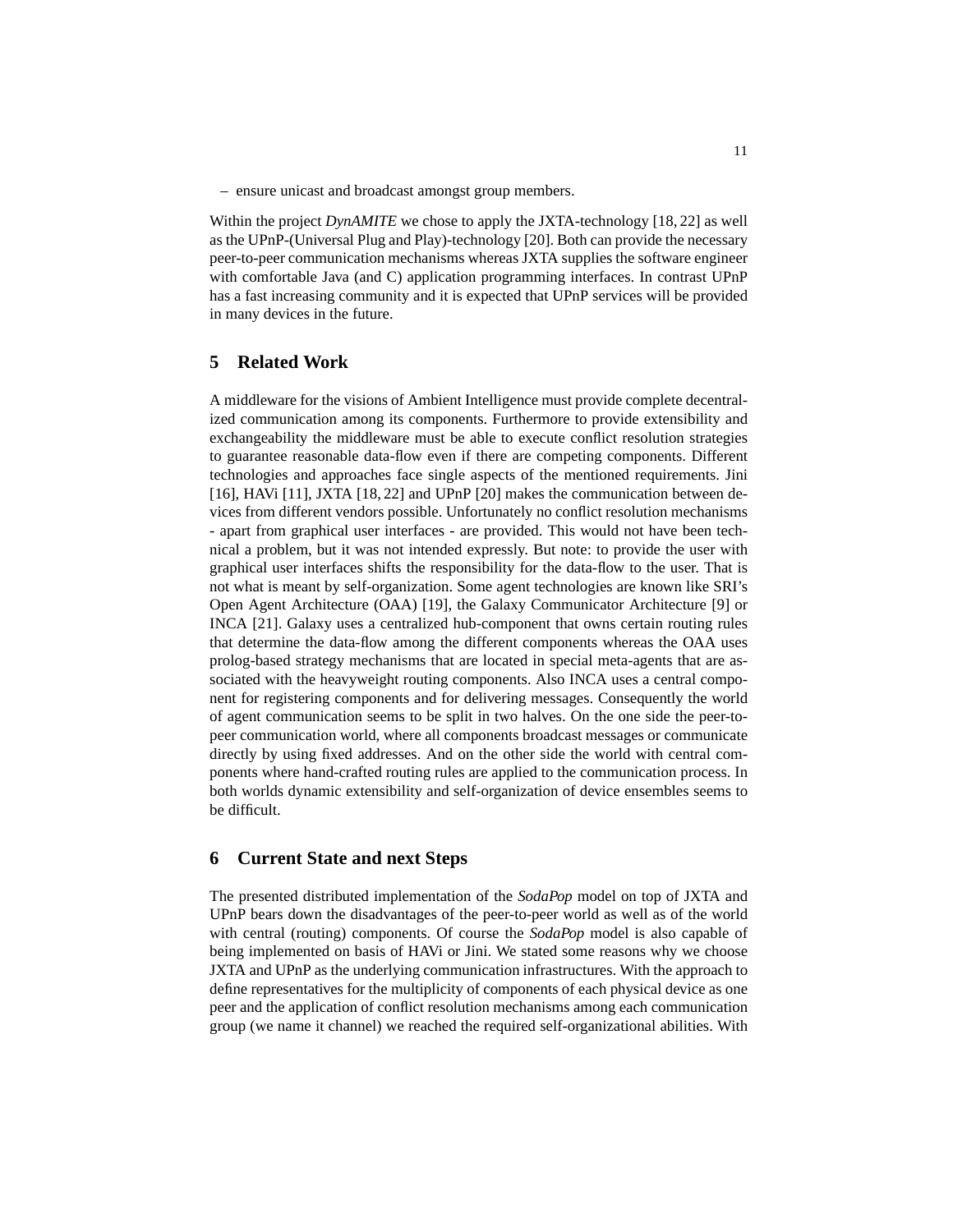this approach we vanquished the lack of definitions of other approaches. We are using a strict definition of devices, of components and of channels and thus are able to define on which level of granularity which communication mechanisms and communication strategies are needed.

Nevertheless the dynamic in data flow needs more communication traffic than in other solutions (e.g. evaluating the transducers' non-static utility value functions or the broadcasting of information among the channel group members), but we think that this is absolutely tolerable in the scenarios (home entertainment and meeting rooms) we are interested in. In this article we presented the decision process of one message to one or more receiver transducers (see section 4.2) within a *SodaPop*-Demon group. This corresponds to a *1:1* respectively a *1:n* mapping of messages. That means one message is forwarded to one or more receiver transducers. Our next steps are the implementation of a *n:1* and a *n:m* mapping (consequently that means, that a sequence of n messages is forwarded to the same transducer respectively to m transducers). That is often the case if sequences of user interactions should result in only one user goal. Also some experiments concerning the amount of supported devices are still pending. But in our opinion the traffic of messages and also the need to execute complex conflict resolution mechanisms in every-day scenarios meet reasonable real time requirements.

## **7 Acknowledgement**

The work underlying the project *DynAMITE* has been funded by the German Ministry of Education and Research under the grant signature BMB-F No. FKZ 01 ISC 27A. The author wants to express his gratitude to Mrs. Yun Ding of the European Media Laboratory GmbH and to Jens Neumann of Loewe Opta GmbH for their valuable contributions in respect of the JXTA and UPnP parts of this work and for the important (and often controversial) discussions during some *DynAMITE* project meetings.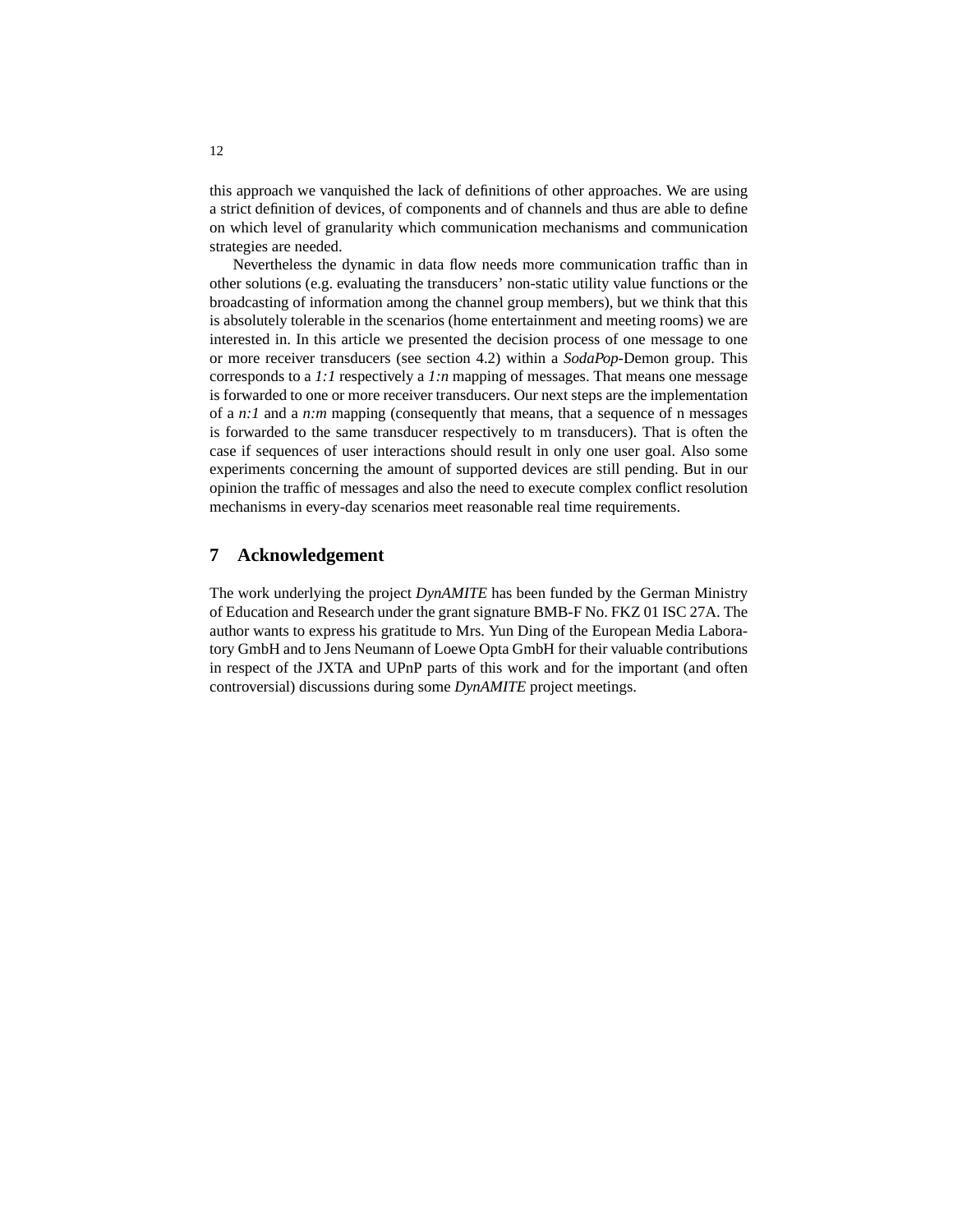## **References**

- 1. Aarts E., *Ambient Intelligence: A Multimedia Perspective*, in: *IEEE Multimedia*, 2004, p. 12- 19.
- 2. Brumitt B., Meyers B., Krumm J., Kern A., and Shafer S. *Easy Living: Technologies for Intelligent Environments*, in: *Handheld and Ubiquitous Computing*, Sep. 2000
- 3. Brunekreef J., Katoen J.-P., Koymans R., Mauw S., *Design and analysis of dynamic leader election pro- tocols in broadcast networks*, in: *Distributed Comput- ing*, Vol. 9, No. 4, Mar 1997, pp. 157-171
- 4. Ducatel K., Bogdanowicz M., Scapolo F., Leijten J., Burgelman J.-C., *Scenarios for Ambient Intelligence 2010, ISTAG Report, European Commission*, Institute for Prospective Technological Studies, Seville, available from: ftp://ftp.cordis.lu/pub/ist/docs/istagscenarios2010.pdf, (Nov 2001).
- 5. DynAMITE Dynamic Adaptive Multimodal IT-Ensembles, available from: http://www.dynamite-project.org
- 6. Feige U., *Noncryptographic selection protocols*, in: *Proceedings of 40th FOCS*, p. 142-152, 1999
- 7. Elting Ch., Hellenschmidt M., *Strategies for Self-Organization and Multimodal Output Coordination in Distributed Device Environments*, in: *Baus, Joerg (Ed.) et al.: Proc. of the Workshop on Artificial Intelligence in Mobile Systems 2004 (AIMS)*, Saarbruecken, 2004, p. 20-27
- 8. Flachsbart J., Franklin D., and Hammond K. *Improving Human-Computer Interaction in a Classroom Environment using Computer Vision*, in: *Proceedings of the Conference on Intelligent User Interfaces*, 2000.
- 9. Galaxy Communicator Infrastructure, The Spoken Language Systems Group, MIT Laboratory for Computer Science, available from: http://groups.csail.mit.edu/sls/technologies/galaxy.shtml, 2001.
- 10. Garcia-Molina H., *Elections in a distributed computing system*, in: *IEEE Transactions on Computers*, C-31(1):47-59, January 1982.
- 11. HAVi, Inc., The HAVi Specification Specification of the Home Audio / Video Interoperability (HAVi) Architecture - Version 1.1, http://www.havi.org, 2001
- 12. Heider T., Kirste T., *Architecture consideration for interoperable multi-modal assistant systems*, in: *Proc. 9th Intern. Workshop on Design, Specification, and Verification of Interactive Systems (DSV-IS 2002)*, Rostock, Germany,2002
- 13. Heider T., Kirste T., *Supporting goal-based interaction with dynamic intelligent environments*, in: *Proc. 15th European Conference on Artificial Intelligence (ECAI 2002)*, Lyon, France, 2002
- 14. Hellenschmidt M., Kirste T., *SodaPop: A Software Infrastructure Supporting Self-Organization in Intelligent Environments*, in: *Proc. of the 2nd IEEE Conference on Industrial Informatics, INDIN 04*, Berlin, Germany, 24 - 26. June, 2004.
- 15. Hellenschmidt M., Kirste T., *A Generic Topology for Ambient Intelligence*, in: *Proc. of the Second European Symposium on Ambient Intelligence (EUSAI) 2004*, Eindhoven, the Nederlands, November 8 - 10, 2004
- 16. Jini, Sun Microsystems, available from: http://wwws.sun.com/software/jini/, 2003.
- 17. Johanson B., Fox A., Winograd, T., *The Interactive Workspaces Project: Experiences with Ubiquitous Computing Rooms*, in: *IEEE Pervasive Computing Magazine* 1(2), April-June 2002.
- 18. The JXTA Project, Sun Microsystems, available from: http://www.jxta.org, 2003.
- 19. Martin D.L., Cheyer A.L., and Moran D.B. *The Open Agent Architecture: A Framework for Building Distributed Software Systems*, in: *Applied Artificial Intelligence*, Vol. 13, No. 1-2, pp. 91-128, Jan-Mar 1999.